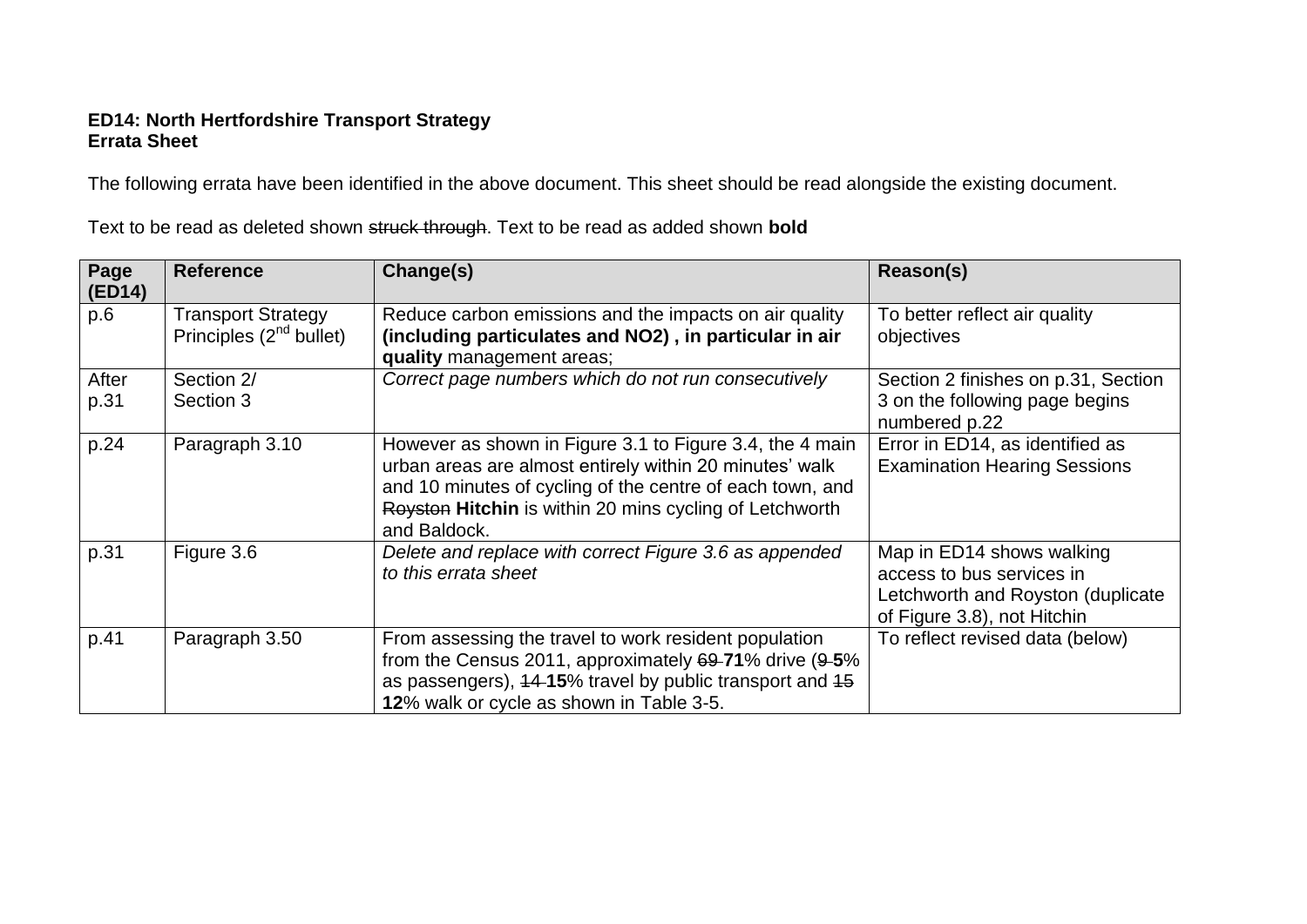| Page<br>(ED14) | <b>Reference</b> | Change(s)                                                                                                                                                                                                                                                                                                                                             | Reason(s)                                                                                                                    |                                                                                                        |
|----------------|------------------|-------------------------------------------------------------------------------------------------------------------------------------------------------------------------------------------------------------------------------------------------------------------------------------------------------------------------------------------------------|------------------------------------------------------------------------------------------------------------------------------|--------------------------------------------------------------------------------------------------------|
| p.41           | Table 3.5        | Underground<br>Train<br><b>Bus</b><br>Taxi<br>Motorcycle<br><b>Driving</b><br>Passenger<br>Cycling<br>Walking                                                                                                                                                                                                                                         | 0.3<br>0.4<br>6.2<br>12.9<br>1.9<br>7.8<br>0.3<br>4.2<br>0.7<br>0.5<br>59.9<br>66.6<br>8.9<br>4.7<br>2.1<br>4.4<br>13.8 10.6 | Corrected data excluding those<br>working mainly or at home, not in<br>employment and other categories |
| p.41           | Paragraph 3.51   | From assessing the travel to work daytime population<br>from the Census 2011, approximately 69 71% travel by<br>car (9 5% as passengers), 44 16% travel by public<br>transport and 15% walk or cycle. This is in line with the<br>resident population travel to work statistics. The daytime<br>population travel to work data is shown in Table 3-6. |                                                                                                                              | To reflect revised data (below)                                                                        |
| p.41           | Table 3.6        | Underground<br>Train<br><b>Bus</b><br>Taxi<br>Motorcycle<br><b>Driving</b><br>Passenger<br>Cycling<br>Walking                                                                                                                                                                                                                                         | 0.3<br>0.4<br>13.2<br>6.2<br>1.9<br>7.9<br>0.2<br>4.2<br>0.7<br>0.5<br>59.6 66.5<br>4.8<br>9.1<br>4.4<br>2.1<br>13.7 10.1    | Corrected data excluding those<br>working mainly or at home, not in<br>employment and other categories |